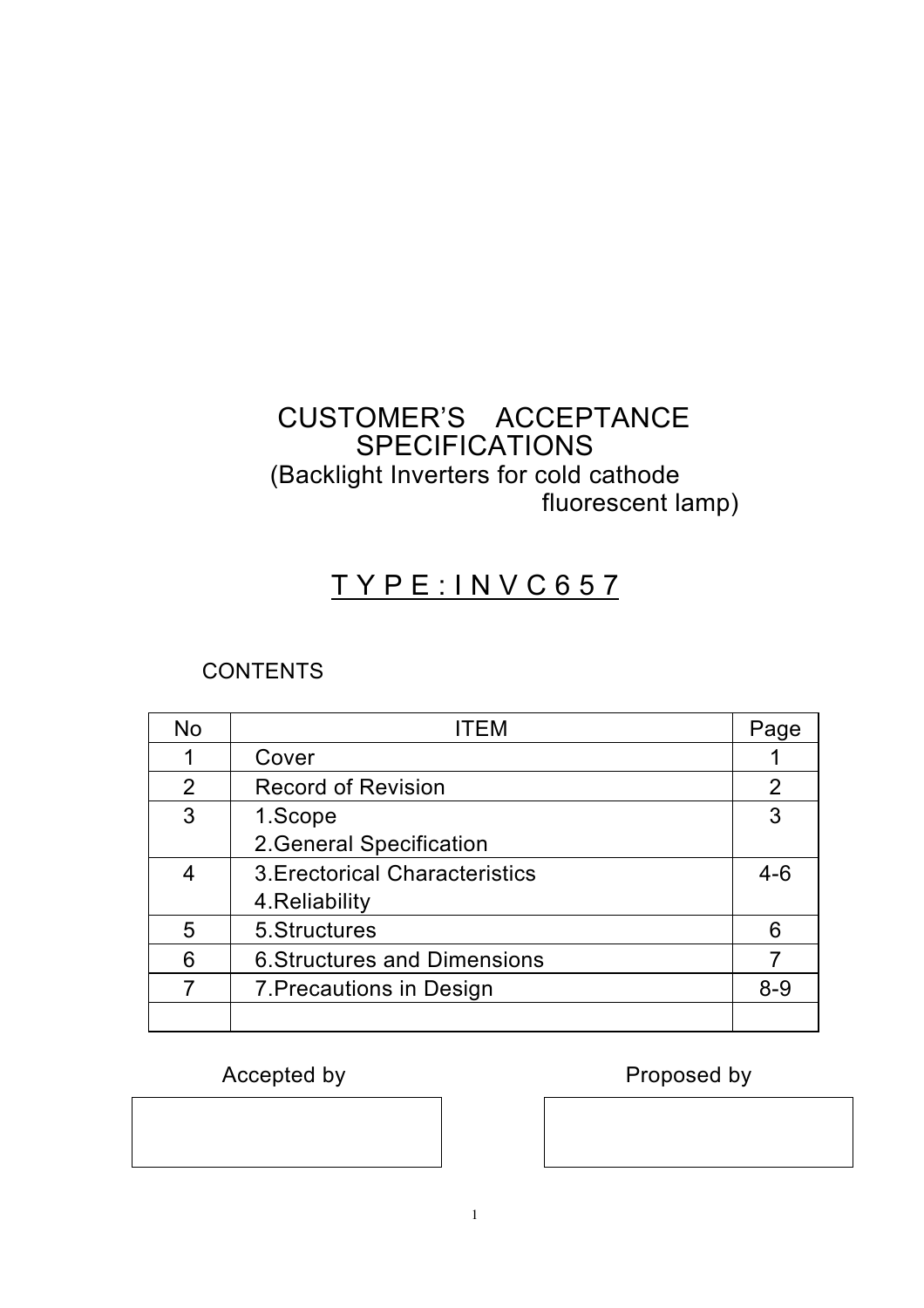## RECORD OF REVISION

| DATE        | PAGE | SUMMARY    | Date Code & Rev. |
|-------------|------|------------|------------------|
| 25.DEC.2003 |      | <b>NEW</b> |                  |
|             |      |            |                  |
|             |      |            |                  |
|             |      |            |                  |
|             |      |            |                  |
|             |      |            |                  |
|             |      |            |                  |
|             |      |            |                  |
|             |      |            |                  |
|             |      |            |                  |
|             |      |            |                  |
|             |      |            |                  |
|             |      |            |                  |
|             |      |            |                  |
|             |      |            |                  |
|             |      |            |                  |
|             |      |            |                  |
|             |      |            |                  |
|             |      |            |                  |
|             |      |            |                  |
|             |      |            |                  |
|             |      |            |                  |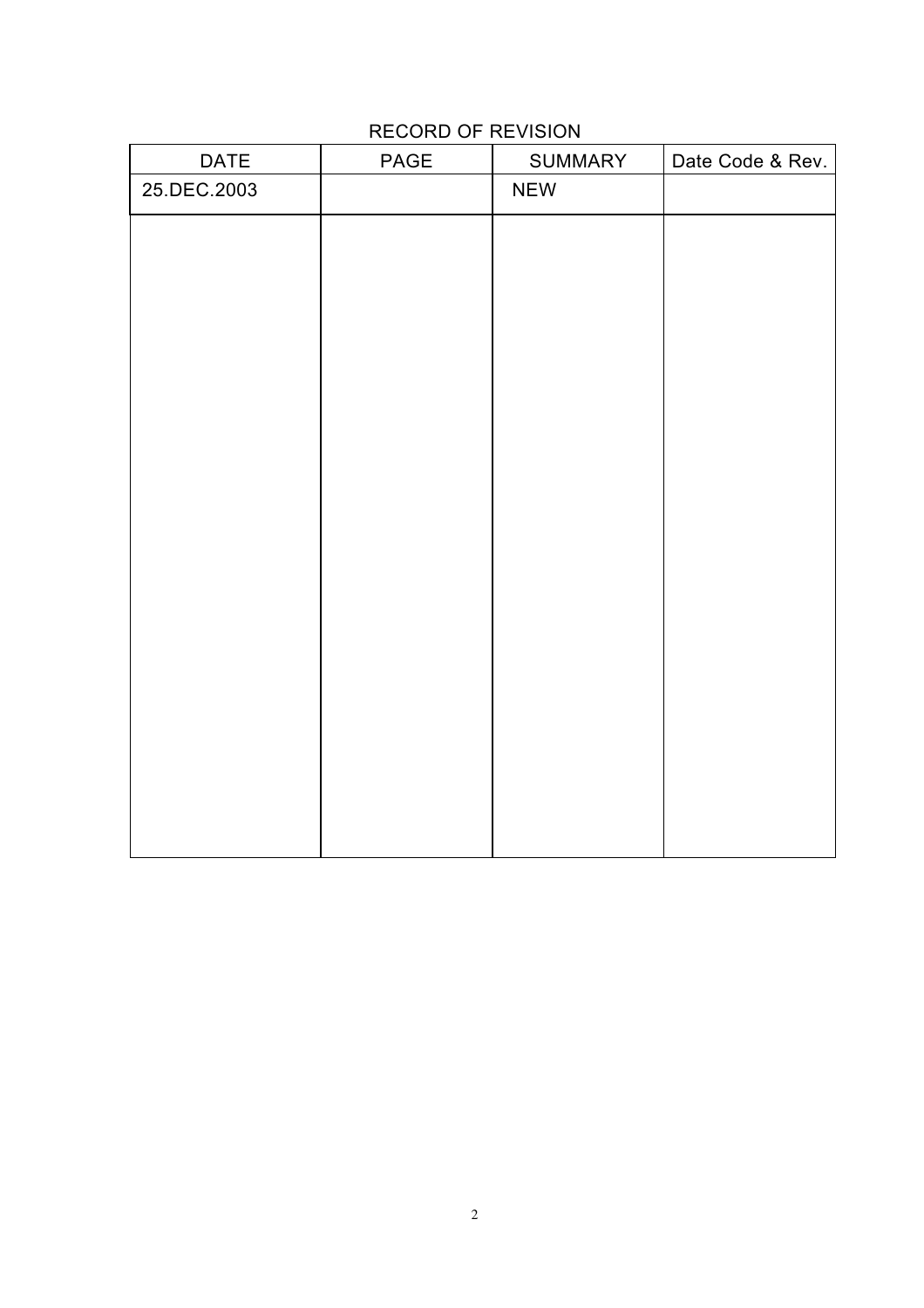- 1. Scope
- 1.1 This specification shall apply to inverter INVC657 to operate a cold cathode fluorescent lamp in the liquid-crystal module(LCM).
- 1.2 This inverter INVC657 is designed and adjusted for TX14D LCD-module. (Hitachi's type name)
- 2. General Specifications

General specifications and condition for use are shown below.

| Item                                   | Specification       |
|----------------------------------------|---------------------|
| Cooling condition                      | Free air flow       |
| Efficiency                             | 75 % min            |
| Weight                                 | $8.8g$ typ          |
| Ambient temperature                    | Operating -10~70deg |
| (direct ambient air of Inverter board) | Stock -20~85deg     |
| <b>Humidity</b>                        | 90 % RH.max.        |
| Corrosive gasses                       | Not acceptable      |
| Audible sound level                    | 35dB max. at 30cm   |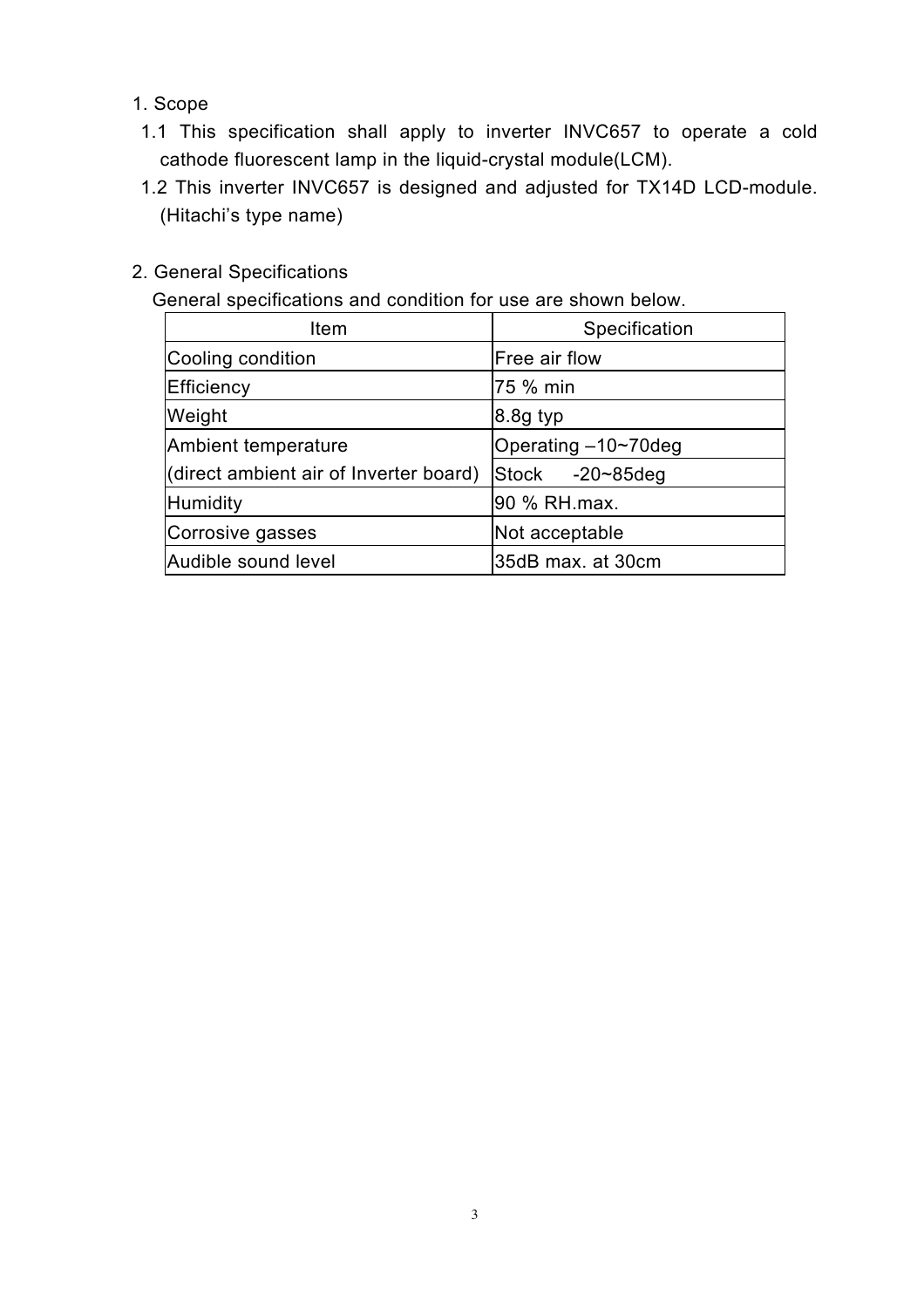#### 3. Electrical Characteristics

#### 3.1.Maximum ratings

| ⊯tems         | Min. | yp. | Max. | unit | Remarks |
|---------------|------|-----|------|------|---------|
| Input voltage | ---  | --- | 14.C |      |         |

## 3.2.Operationg Characteristics

| Item           | Min  | Typ  | Max  | Unit           | Remarks    |
|----------------|------|------|------|----------------|------------|
| Input voltage  | 10.8 | 12.0 | 13.2 | V              |            |
| Input current  | 280  | 320  | 360  | m <sub>A</sub> | at 12.0V   |
|                |      |      |      |                | <b>MAX</b> |
|                | 40   | 60   | 80   | mA             | at 12.0V   |
|                |      |      |      |                | <b>MIN</b> |
| Output current | 3.5  | 4.0  | 4.5  | m <sub>A</sub> | lat 12.0V  |
|                |      |      |      |                | <b>MAX</b> |
|                | 1.3  | 1.8  | 2.3  | m <sub>A</sub> | lat 12.0V  |
|                |      |      |      |                | <b>MIN</b> |
| Main frequency | 57   | 67   | 77   | <b>kHz</b>     | at 12.0V   |
|                |      |      |      |                | <b>MAX</b> |

All characteristics are measured at TX14D.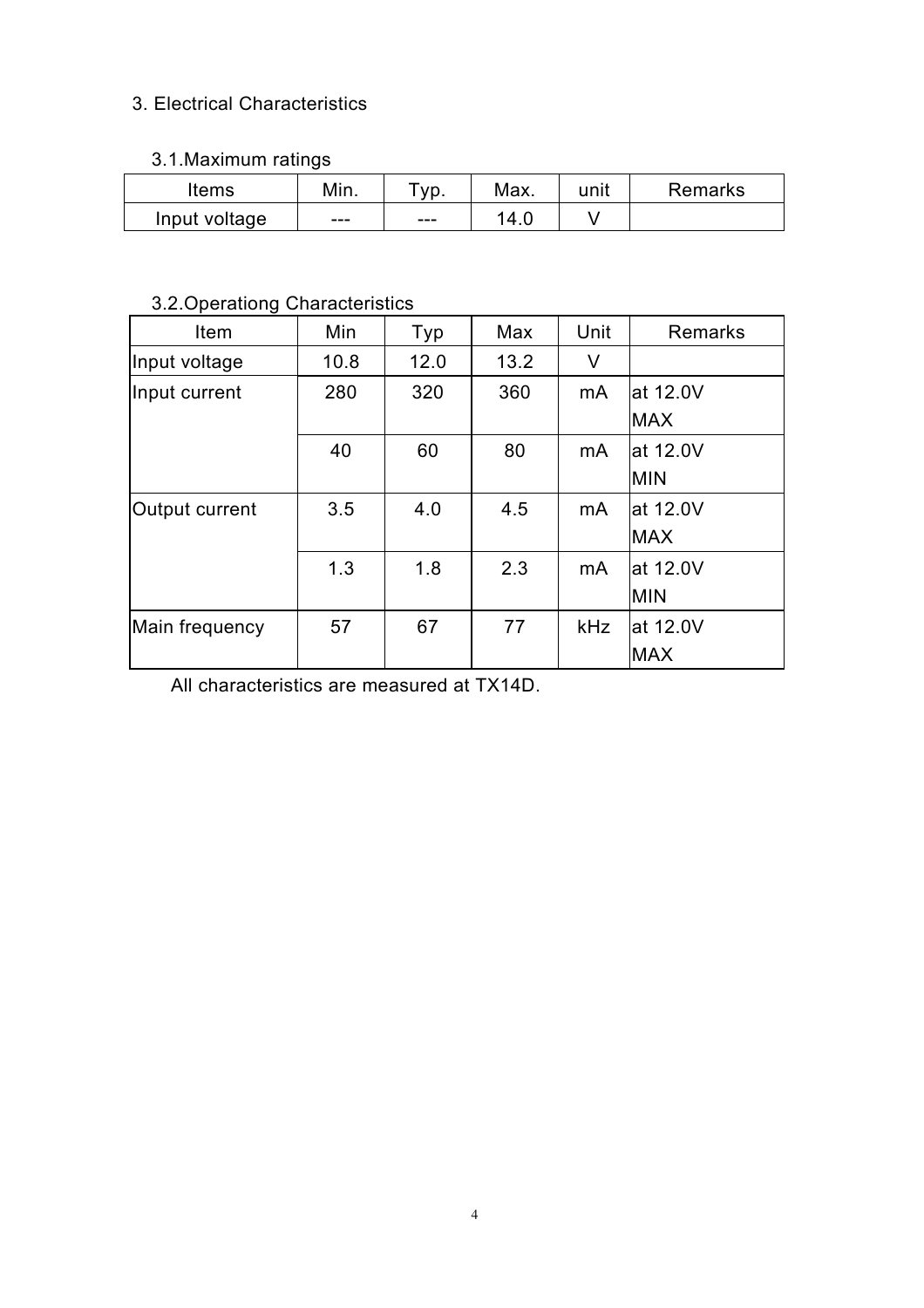- (1) All characteristics are measured by our certain test equipment. The measurement of condition should be stable lighting (more than 30 minutes after startup :at 25+/-1 deg and no breath of wind) (The measurement of input rush current is exception.)
- (2) The electrical characteristics are measured as we show on measurement diagram fig.1. Vcc=12V.
- (3) As we show on measurement diagram fig.1, the test equipment shall be V1:DC Volt meter (Class0.5) A1:DC Current meter(Class0.5) A2:AC Current meter type2016(Y.E.W) or FLUKE45(FLUKE) Vcc:DMS35-2.3(Metronix) .
- (4) The line length of between the lamp and 1pin of CN2(high voltage side) is less than 150mm. The line length of between the lamp and 2pin of CN2(low voltage side) is less than 400mm.



Fig.1 Wiring



#### 3.4. Wiring Diagram

Fig.2 Wiring Diagram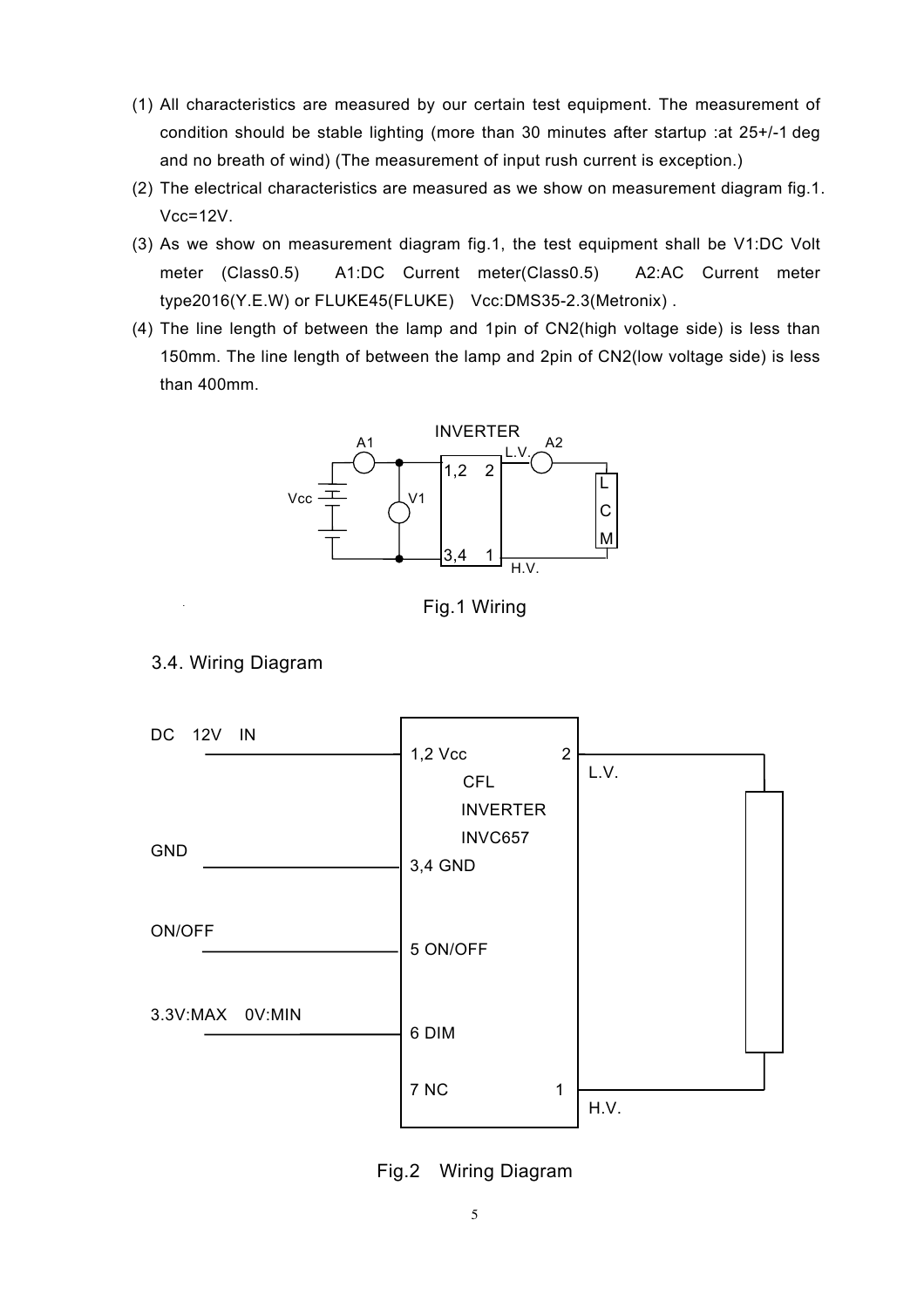### 4.Reliability

| <b>Item</b>                  | <b>Test condition</b>                     |
|------------------------------|-------------------------------------------|
| Low temp.oper.               | -10deg, 12.0V, 100% output, 500 Hrs       |
| High temp.oper.              | 70deg, 12.0V, 100% output, 500Hrs         |
| Low temp.stock.              | $-20deg$ , 500Hrs                         |
| High temp.stock.             | 85deg, 500Hrs                             |
| High temp. and high humidity | 50deg, 95% 12.0V, 100% output, 500 Hrs    |
| Cyclic temp.oper.            | 0deg – 25deg –50deg 1Hrs each             |
|                              | 12.0V, 100% output, 50 cycles             |
| <b>Thermal shock</b>         | $-20deg - 70deg$ , 0.5Hrs each 100 cycles |
| <b>Vibration</b>             | 3G, 30~200Hz, 0.5Hrs, xyz-axis            |
| Impact test                  | 50G, xyz-axis                             |

5.Structure

5.1 Dimensions

Reference to drawing P.7

5.2 Interface specification

| <u>111put comicctor ONT.OMOTO OROO TO(00T)</u> |            |                        |  |  |
|------------------------------------------------|------------|------------------------|--|--|
| Pin No.                                        | Symbol     | Comment                |  |  |
| 1,2                                            | Vcc        | Vcc 12.0Vtyp           |  |  |
| 3,4                                            | <b>GND</b> | <b>GND</b>             |  |  |
| 5                                              | ON/OFF     | OFF at 0V              |  |  |
|                                                |            | ON at 3.3V~5.0V        |  |  |
| 6                                              | Dim        | brightness control     |  |  |
|                                                |            | 3.3V at MAX, OV at MIN |  |  |
|                                                | <b>NC</b>  |                        |  |  |
|                                                |            |                        |  |  |

### Input connector CN1:SM07B-SRSS-TB(JST)

### Output connector CN2:SM02(8.0)B-BHS-1-TB(JST)

| Pin No. | Symbol |
|---------|--------|
|         | H.V.   |
|         | ΙV     |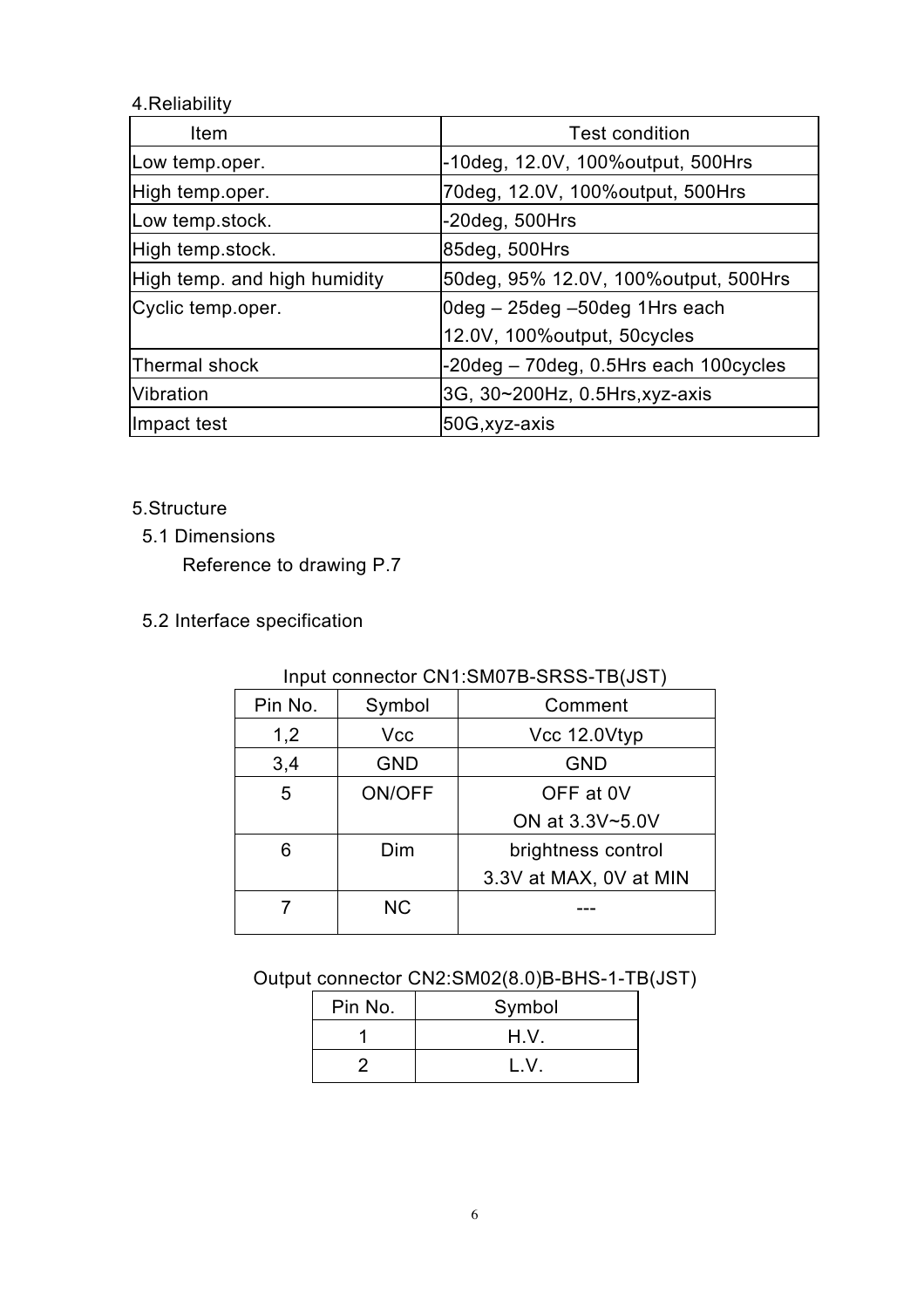### 6.Structure and Dimensions



Fig.3 Dimensional Outline

| 1. Manufacturer's Name: "HITACHI" silk print |                        |  |
|----------------------------------------------|------------------------|--|
| 2.Manufacture'No                             | : INVC"657" silk print |  |
| 3.Date code                                  | : ex "25N3"            |  |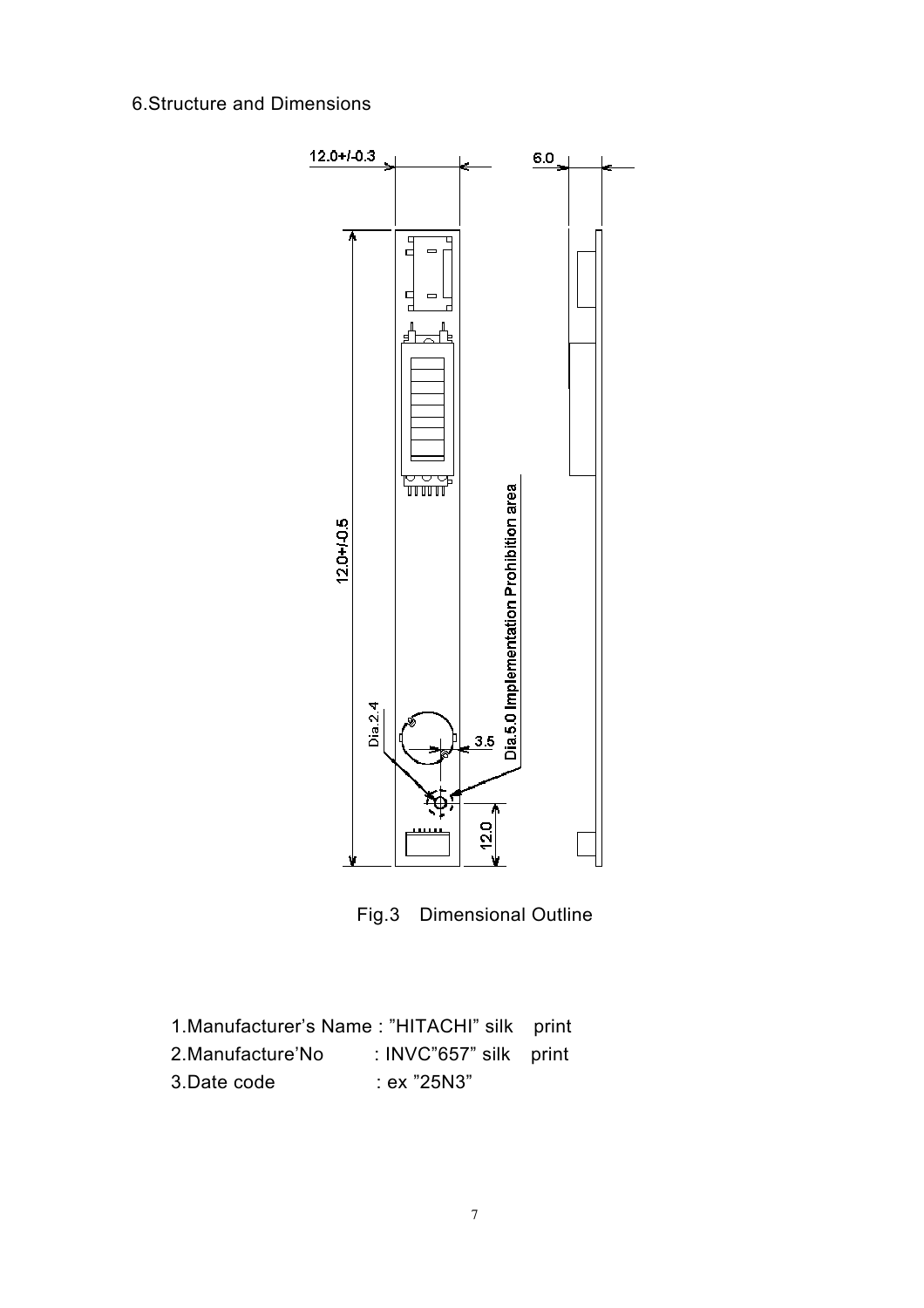#### 7.Precautions in Design

- 7.1 Please turn off the power supply of the inverter before the out put connector (CN2) be put in or put off. Because voltage of the output connector is very high.
- 7.2 The high-voltage wiring of lamps may affect the characteristics of this product even in the presence of a slight stray capacity of 1 to few pF. So, please check whatever the below points have fully considered.
	- (1) Please use UL1330 equivalents as inverter output leads and keep length within 150mm.
	- (2) Please keep the length of wiring as short as possible and at the same time avoid binding high-voltage and low-voltage leads together and fitting high-voltage leads near the shield.
	- (3) Consider the electric potential of the parts adjacent to a wire because it greatly affects the electric characteristics and startup characteristics.
- 7.3 In the case of put in and put off the connector(CN1), please switch off power supply of the inverter. If power supply is operating it will possible that the inverter break down.
- 7.4 Please pay attention in using the inverter. Because the transformer in the inverter is weak to impact.
- 7.5 If it was exposed to thermal shock(out of order), come to have a crack itself.
- 7.6 Please do not give it any changes, such as reworking it, applying and hardening with adhesives, molding with resin, fixing with tape.
- 7.7 Please make a tight connection output and input connector.(If inverter's connecter contact was imperfection, the components of inverter have high temperature and break down.)